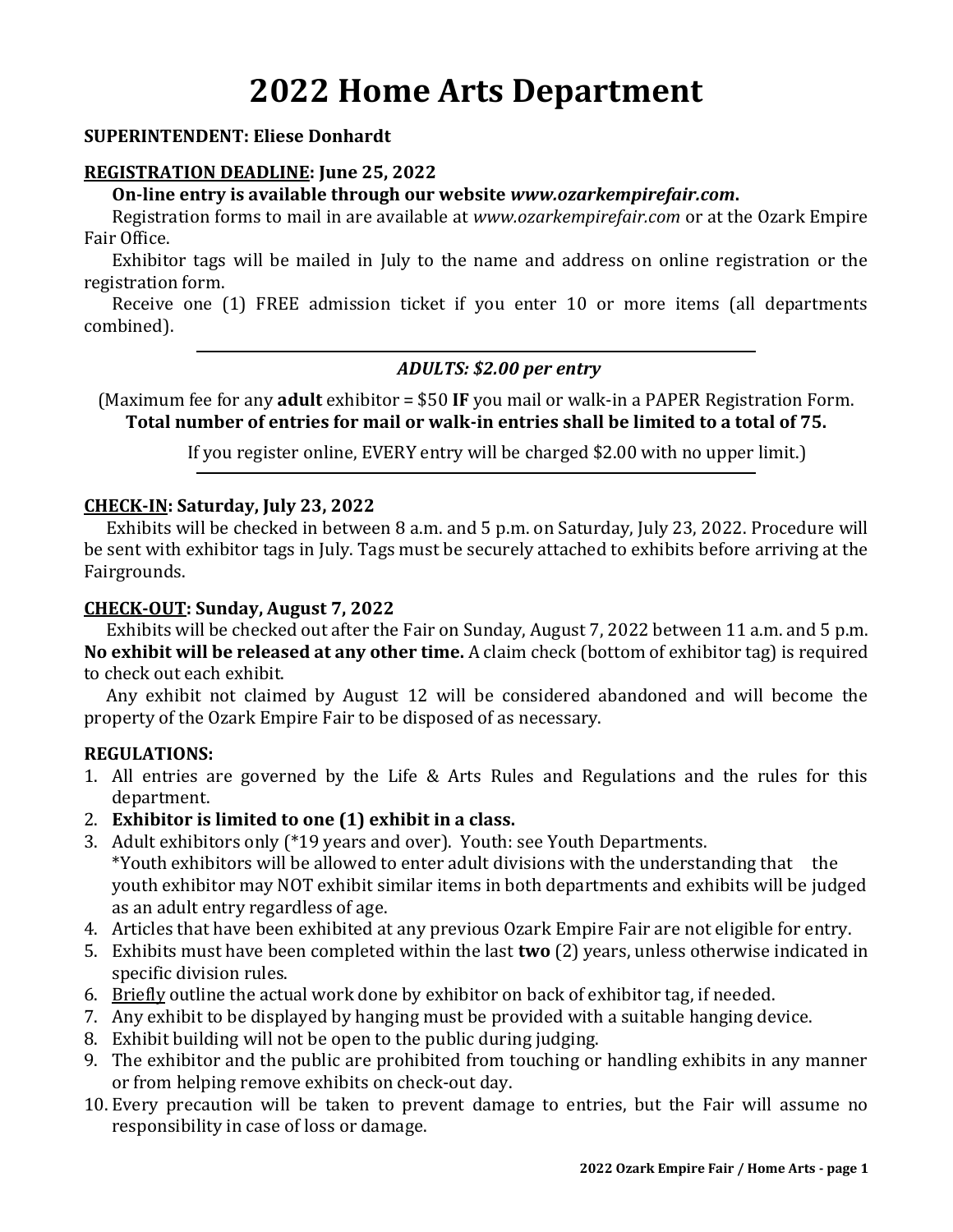- 11. Prize money will be paid to the number of places indicated for each class, if quality merits. Judges may occasionally award additional placings, but no prize money will be paid for these additional ribbons.
- 12. Champion ribbons will only be awarded to divisions of **three** or more classes in which the average entry per class is **three** exhibitors with at least **one** entry per class.
- 13. In order to have this exhibit of as high quality as possible, the right is reserved to reject all unsuitable exhibits, to determine that all rules and regulations have been followed, and that no identification of the exhibitor in any form is displayed during judging.
- 14. **Judging Guidelines: See Judging Guidelines link.**

# **GRAND CHAMPION - Ribbon**

# **DIVISION 1201 - SPECIAL CONTESTS**

Prize money: \$6 - \$5 - \$4

# **Class 1 – THEME CONTEST**

Create an item which embodies this year's fair theme, **Summer's Biggest Party, World of Wonder**. Use a technique from any Home Arts Division. Limit one entry per exhibitor.

# **Class 2 – Quilter's Challenge** C B Α **Fan Quilt Block Pattern (any variation)** Enter any pieces or quilted items using the "Fan Quilt Block" pattern. You may use any variation of the pattern. Must include at least two blocks. May be decorative or functional.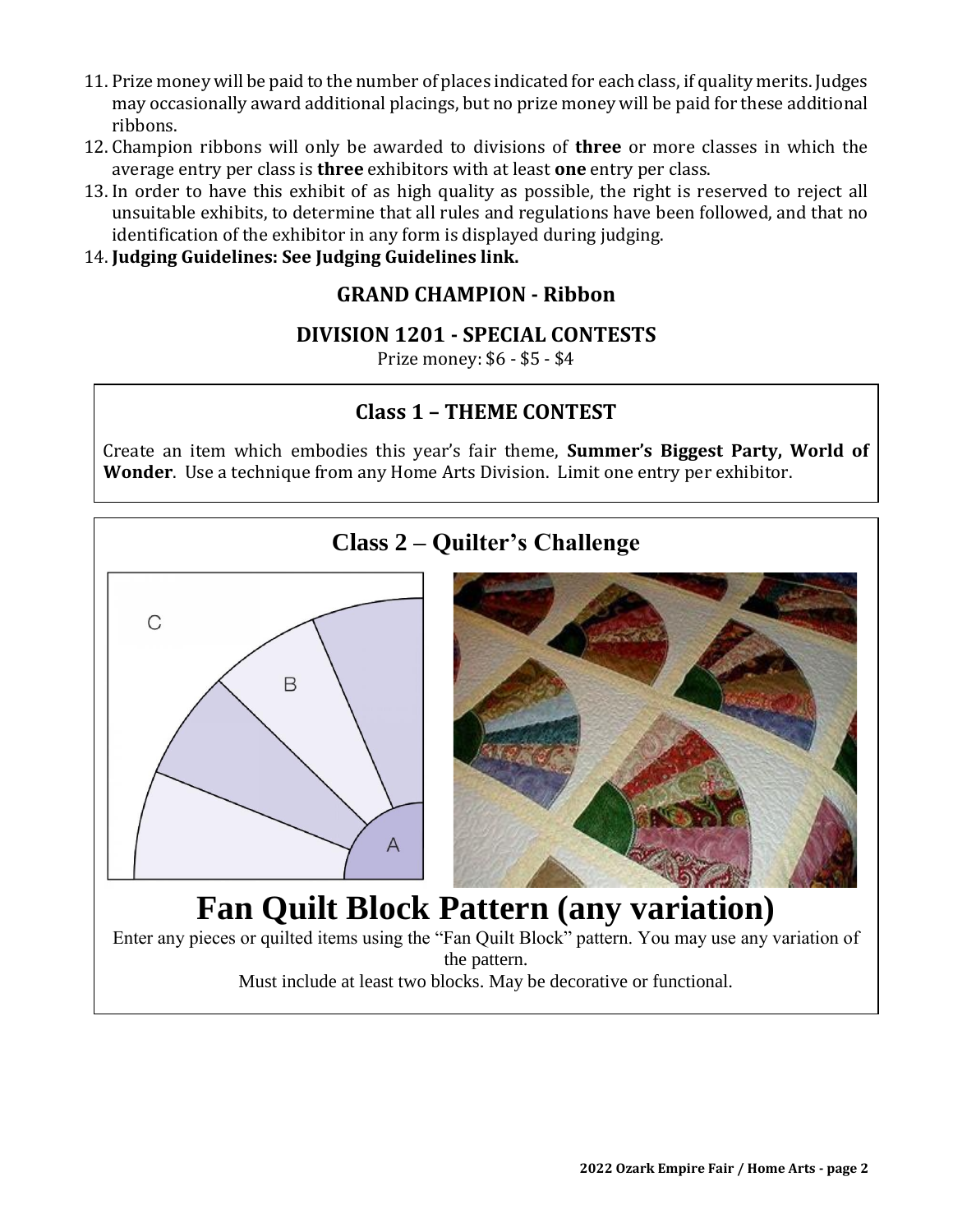# **STITCHER'S CHALLENGE**

**Class 3 –** Create a framed, stitched picture or plastic canvas technique which utilizes the pattern from the quilter's challenge in Division 1201, Class 1. Use any stitching technique (counted cross-stitch, embroidery, etc.) Size of framed item should not exceed 14"x14." Should not be a quilt square. Quilted squares should be entered in Class 2.

**Class 4 –** Create an afghan or other item using the pattern from the quilter's challenge in Division 1201, Class 1. May be crocheted or knitted, using any technique. Indicate technique on the back of exhibitor tag.

**Class 5 –** Create a rug or other item using the pattern from the quilter's challenge in Division 1201, Class 1. May be hooked or punched, using wool or combination of fibers.

# **TOYS FOR TODDLERS**

Any soft doll, animal or toy — sewn and stuffed, crochet, etc. Must be suitable for play. All items entered in this competition will be donated to **Crosslines** after the Fair. Share your talent and creativity with children in the Ozarks!

**Class 5**: Animals **Class 6**: Other toys and dolls

## **FOR BABY**

Help keep a baby warm! Enter handmade baby afghans, quilts. All items entered in this competition will be donated to the local **CHILDREN'S MIRACLE NETWORK** after the Fair. Share your talent and creativity with babies throughout the Ozarks!

**Class 7**: Baby afghan - crochet or knit **Class 8**: Baby quilt or comforter

# **CAPS FOR COMFORT**

Help warm the head as well as the heart of those who are enduring treatment for various forms of cancer in the Ozarks. Crochet or knit a cap, beanie, or headband to be donated to the local **American Cancer Society** for use by patients receiving treatment here in the Ozarks. (For popular cap patterns with cancer patients, contact the Life & Arts Department for more info.)

**Class 9:** Knitted cap, beanie, or headband **Class 10:** Crochet cap, beanie, or headband **Class 11:** Sewn cap, beanie, or headband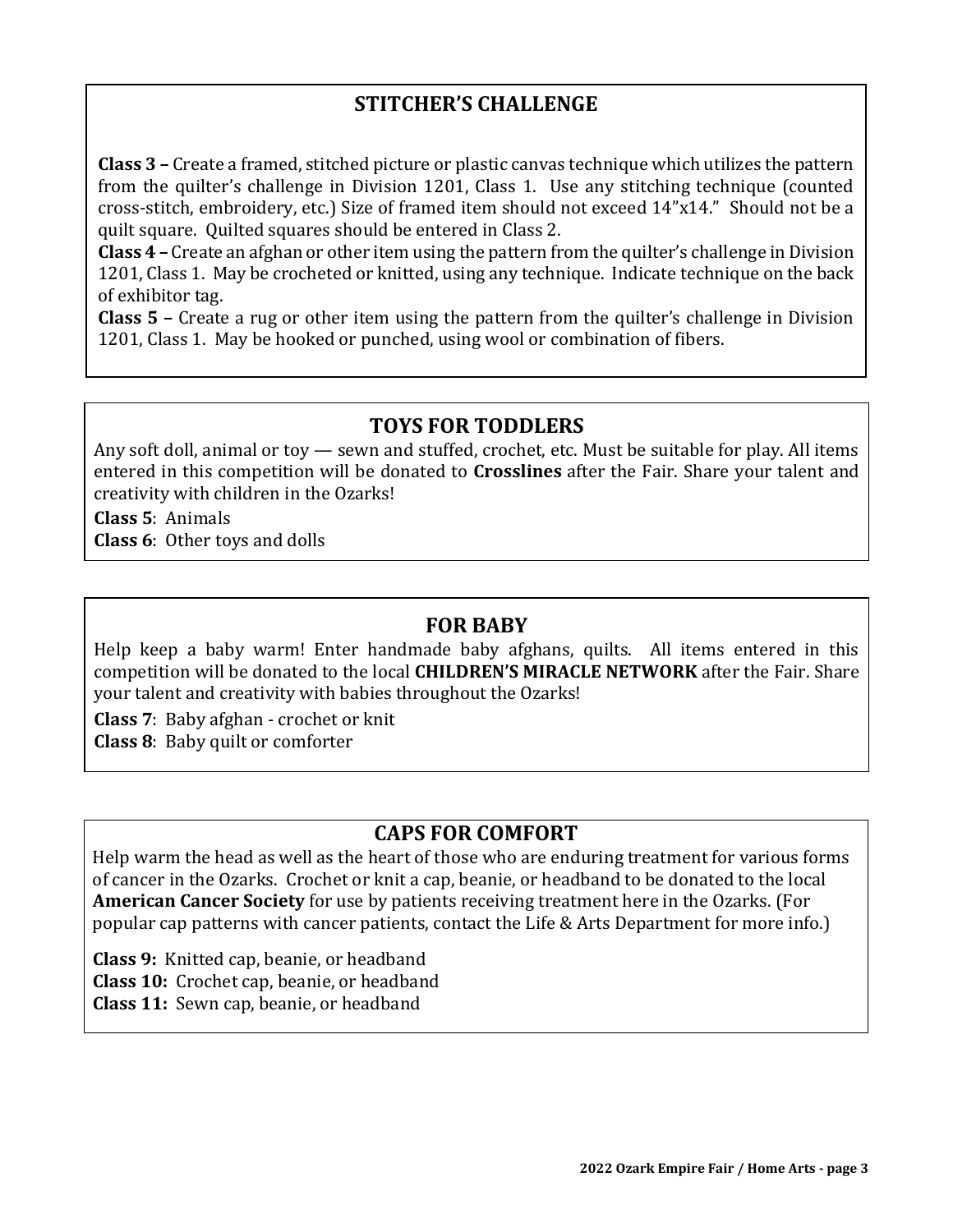# **DIVISION 1202 - CREATIVE TEXTILES**

# **Champion: Ribbon**

Prize money: \$4 - \$3 - \$2

**ORIGINAL design textile fiber art**, in any fabric, yarn or other textile medium using any Home Arts technique (quilted, sewn, crochet, knit, etc.). May include non-fabric materials as accent.

# **Class**

- 1 Stitched fabric construction Art made by stitching onto fabric or by stitching fabric together, by hand or machine, such as embroidery, quilting, applique, fabric collage, etc. Examples: original design quilted wallhanging, original embroidered table runner, original needlepoint sampler, etc.
- 2 Manipulated fiber construction Art made with traditional fiber techniques such as weaving, knitting, crochet, lace, felting, rug hooking, etc. Examples: original afghan sampler of different crochet stitches, original design hooked rug, original pattern woven wallhanging, etc.
- 3 Three-dimensional Any free standing or sculptural work of textile art using any materials and techniques described in classes 1 or 2, in three-dimensional form. Art may be freestanding (include hardware, display base or other support) or displayed on the wall.

# **DIVISION 1203 – CROCHET**

## **Champion: Ribbon**

Prize money: \$4 - \$3 - \$2

# **Additional Information:**

- **a.** Note: crochet lace and doily: see Lace, Division 1209.
- **b.** Note**:** garments or fashion accessories using hand spun yarn by the exhibitor must be entered in Division 1221.
- **c.** Holiday decorations should be exhibited in Holiday divisions.

# **Class**

# **AFGHAN** (full size)

- 1 Ripple or shell stitch full size
- 2 Granny square or other block pattern full size
- 3 Other pattern or combination of patterns full size
- 4 Baby afghan any pattern

# **CLOTHING**

- 5 Any garment (sweater, vest, pants, etc.)
- 6 Fashion accessory (cap, headband, scarf, etc.)

# **OTHER CROCHET**

- 7 Jewelry
- 8 Household use item
- 9 Toy
- 10 Fidget twiddle item with crochet base (blanket, muff, or mat)
- 11 Any other crochet item not listed in this Division (crochet lace and doilies must be entered in Lace, Division 1209)

# **Additional Crochet Competitions:**

- Sticher's Challenge: Division 1201.
- Baby afghan to be donated to **Children's Miracle Network** after the Fair: Division 1201.
- Crochet toys to be given to **Crosslines**  after the Fair: Division 1201.
- Crochet cap, beanie, or headband to be donated to the local **American Cancer Society** after the Fair: Division 1201.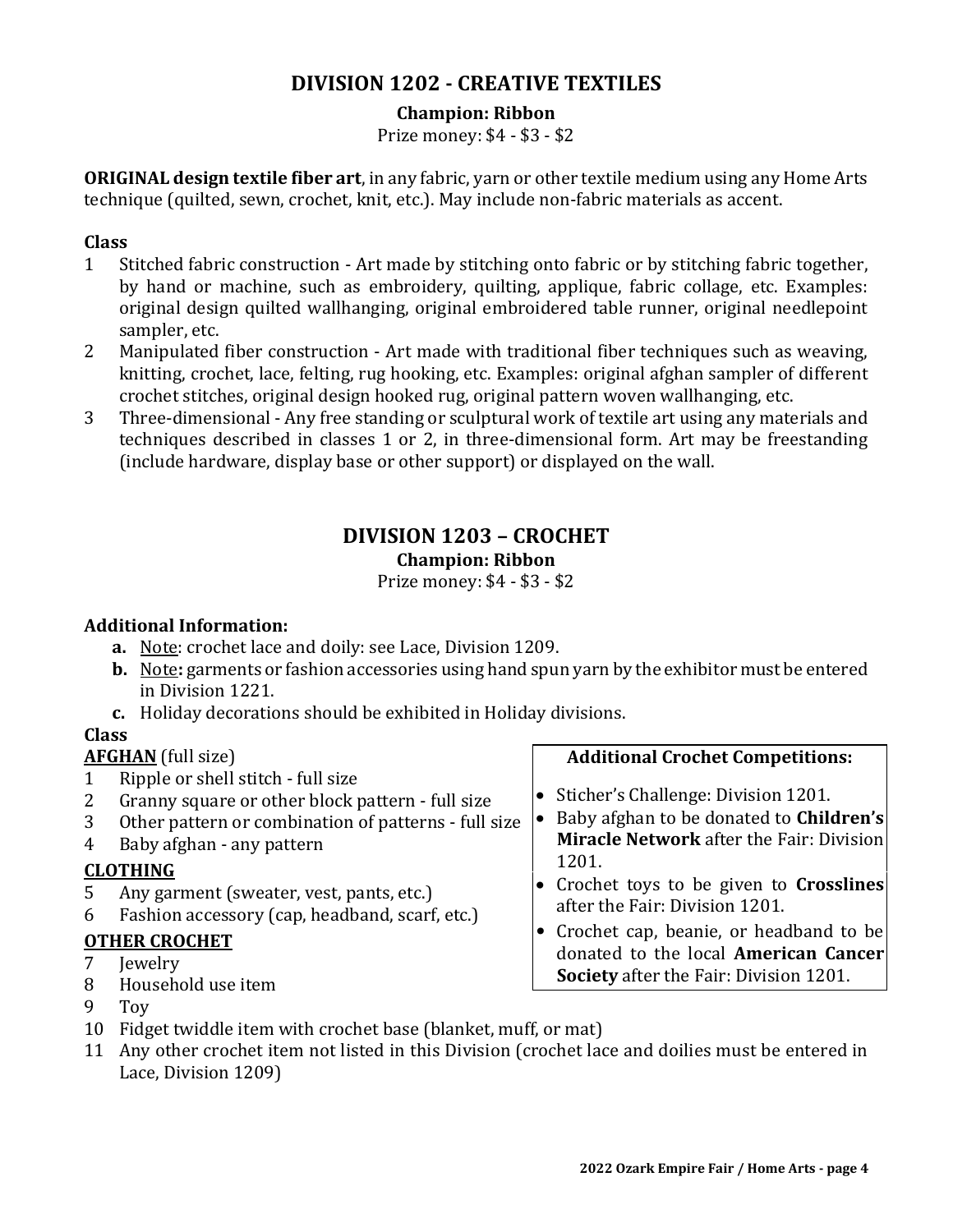# **DIVISION 1204 - EMBROIDERY, COUNTED CROSS STITCH Champion: Ribbon**

Prize money: \$4 - \$3 - \$2

# **Additional information:**

- a. All embroidery must be done by hand.
- b. All articles to be displayed by hanging MUST be provided with a suitable hanging device.
- c. Exhibit must be wholly executed by the exhibitor.
- d. Traditional shall be defined as stitching only, no embellishments.
- e. Embellishments shall be defined as anything added to the stitching (beads, findings, etc.)
- f. Items stitched on plastic canvas should be entered in Division 1210 Needlepoint, regardless of technique.
- g. Holiday decorations should be exhibited in Holiday divisions.

**Note:** Size is determined by square inches (height x width) and does NOT include frame OR mat.

## **Class**

- 1 Framed picture, traditional: 10"x12" or less (120 square inches or less)
- 2 Framed picture, embellished: 10"x12" or less (120 square inches or less)
- 3 Framed picture, traditional: over 10"x12" 14"x14" (between 120 and 196 square inches)
- 4 Framed picture, embellished: over 10"x12" 14"x14" (between 120 and 196 square inches)
- 5 Framed picture, traditional: over 14"x14" (larger than 196 square inches)
- 6 Framed picture, embellished: over 14"x14" (larger than 196 square inches)
- 7 Any other household use item
- 8 Any other article in counted cross stitch not listed above
- 9 Cross stitch pre-stamped any article

# **DIVISION 1205 - EMBROIDERY, OTHER Champion: Ribbon**

Prize money: \$4 - \$3 - \$2

# **Additional information:**

- a. COUNTED CROSS STITCH items must be entered in Embroidery, Counted Cross Stitch Division.
- b. Embroidery must be done by hand.
- c. All articles to be displayed by hanging MUST be provided with a suitable hanging device.
- d. Holiday decorations should be exhibited in Holiday divisions.

## **Class**

- 1 Any article in Hardanger embroidery (traditional white on white or ecru on ecru)
- 2 Any article in Hardanger embroidery (non-traditional use of color)
- 3 Tablecloth, table runner or dresser scarf
- 4 Pillow cases 1 pair
- 5 Any other household use item
- 6 Appliqué any material, such as wool on wool
- 7 Any other item or type of hand embroidery (silk ribbon embroidery, crewel, etc.)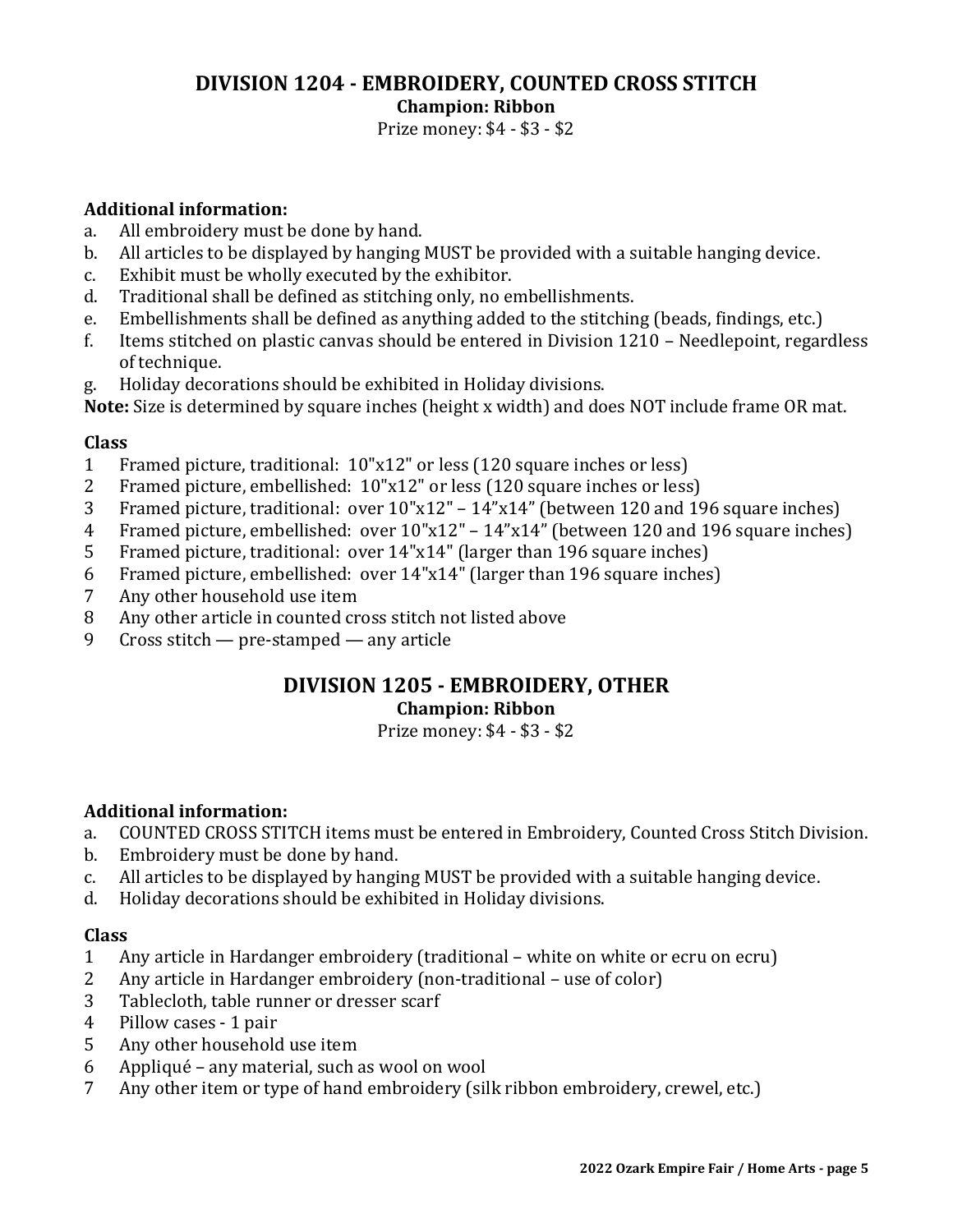# **DIVISION 1206 - HOLIDAY NEEDLEWORK, CHRISTMAS**

# **Champion: Ribbon**

Prize money: \$4 - \$3 - \$2

# **Holiday needlework must be entered in holiday classes not general classes**

All items must be made using Home Arts Department techniques: sewing, crochet, knit, embroidery, hooking, etc. (Craft techniques: See Hobby Crafts Department)

# **Class**

- 1 Tree ornament any technique
- 2 Tree skirt
- 3 Wall or door decoration
- 4 Centerpiece or mantel decoration using Home Arts techniques
- 5 Christmas stocking
- 6 Tablecloth or table runner
- 7 Any other household use item (pillow, towel, rug, etc.) OR Christmas decoration not listed which was made with Home Arts techniques

# **DIVISION 1207 – HOLIDAY NEEDLEWORK, OTHER**

# **Champion: Ribbon**

## **Holiday needlework must be entered in holiday classes not general classes**

# Prize money: \$4 - \$3 - \$2

All items must be made using Home Arts Department techniques: sewing, crochet, knit, embroidery, hooking, etc. (Craft techniques: See Hobby Crafts Department.)

#### **Class**

- 1 St. Valentine's Day decoration
- 2 St. Patrick's Day decoration
- 3 Easter decoration
- 4 Patriotic holiday decoration
- 5 Halloween decoration
- 6 Thanksgiving decoration
- 7 Decoration for any other holiday

# **DIVISION 1208 - KNITTING, BY HAND**

**Champion: Ribbon**

Prize money: \$4 - \$3 - \$2

## **Additional Information**:

- a. Note: knitted lace, see Lace Division)
- b. Note**:** garments or fashion accessories using hand spun yarn by the exhibitor must be entered in Division 1221.
- c. Holiday decorations should be exhibited in Holiday divisions.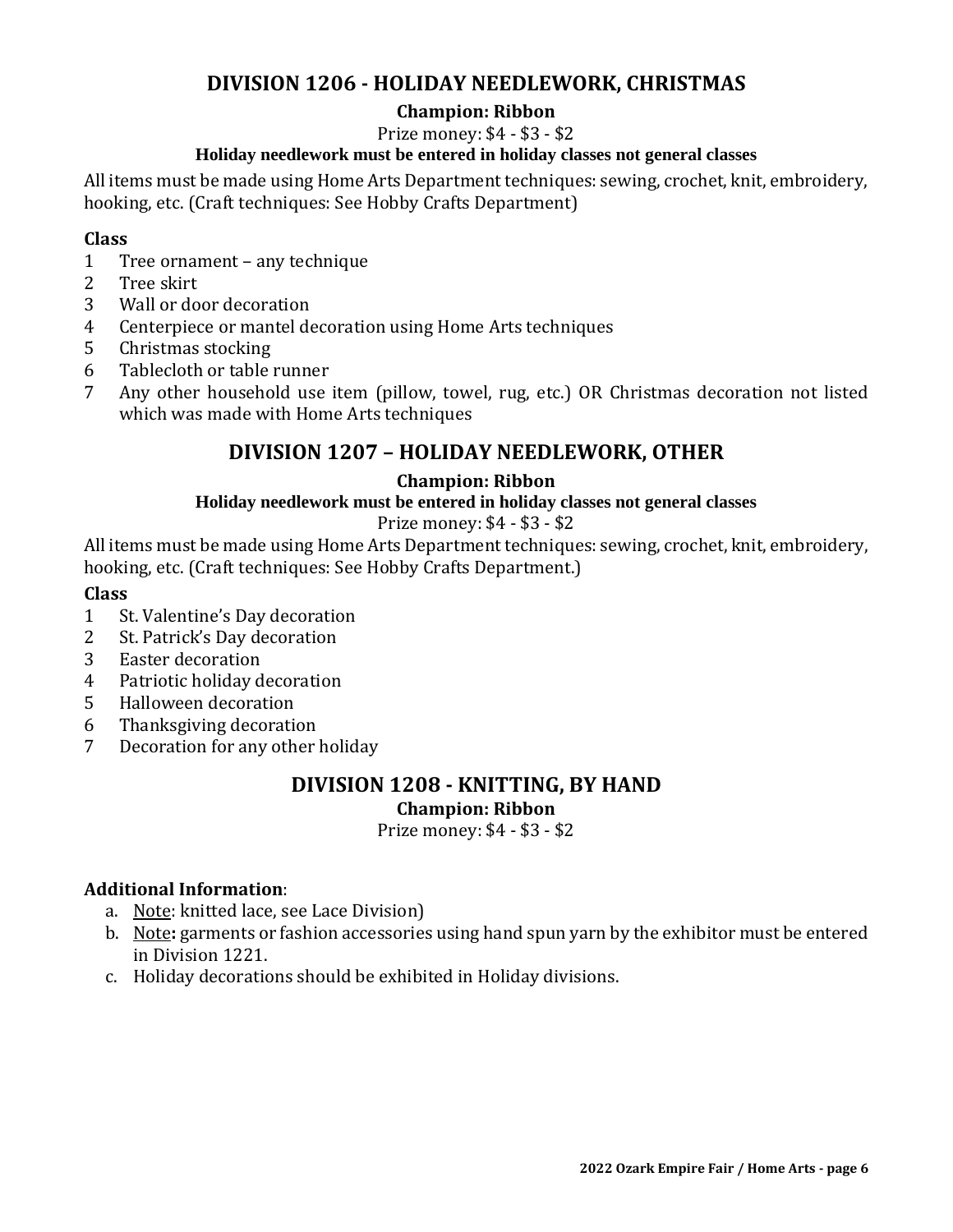# **Class HAND KNITTING ONLY**

- 1 Afghan, baby or full size
- 2 Adult sweater, women or men
- 3 Adult garment, any other
- 4 Child or baby, any garment
- 5 Any other hand knitted article not listed

## **Additional Knitting Competitions:**

- Sticher's Challenge: Division 1201.
- Baby afghans to be donated to **Children's Miracle Network** after the Fair: Division 1201.
- Knitted cap, beanie, or headband to be donated to the local **American Cancer Society** after the Fair: Division 1201.

# **DIVISION 1209 - LACE**

**Champion: Ribbon**

Prize money: \$4 - \$3 - \$2

# **Class**

- 1 Bobbin lace fashion accessory
- 2 Bobbin lace, any other item
- 3 Crochet doily
- 4 Tatting
- 5 Any other lace not listed, any item

# **DIVISION 1210 - NEEDLEPOINT**

# **Champion: Ribbon**

Prize money: \$4 - \$3 - \$2

# **Additional Information:**

- a. Definitions: Gros Point is 10 to 16 stitches per inch. Petit Point is 18 or more stitches per inch.
- b. Holiday decorations: see Holiday Divisions.

## **Class:**

- 1 Original design, any needlepoint technique
- 2 Petit Point item, canvas only
- 3 Gros Point item, canvas only
- 4 Any framed needlepoint,(not to exceed 196 square inches –14"x14"– excluding frame or mat)
- 5 Any other needlepoint technique, canvas only
- 6 Household use item, plastic canvas needlepoint (tissue box cover, placemats, coasters, etc.)
- 7 Personal use item, plastic canvas needlepoint (eyeglass case, tote bag, etc.)
- 8 Any other plastic canvas needlepoint item

# **DIVISION 1211 – SAMPLERS**

# **Champion: Ribbon**

Prize money: \$4 - \$3 - \$2

# **Additional Information:**

- a. A sampler shall be defined as a decorative piece of needlework typically having letters or verses in various stitches and/or techniques as an example of skill.
- b. May be afghan, scarf, picture, etc.
- c. Techniques used must be identified on the back of the exhibitor tag.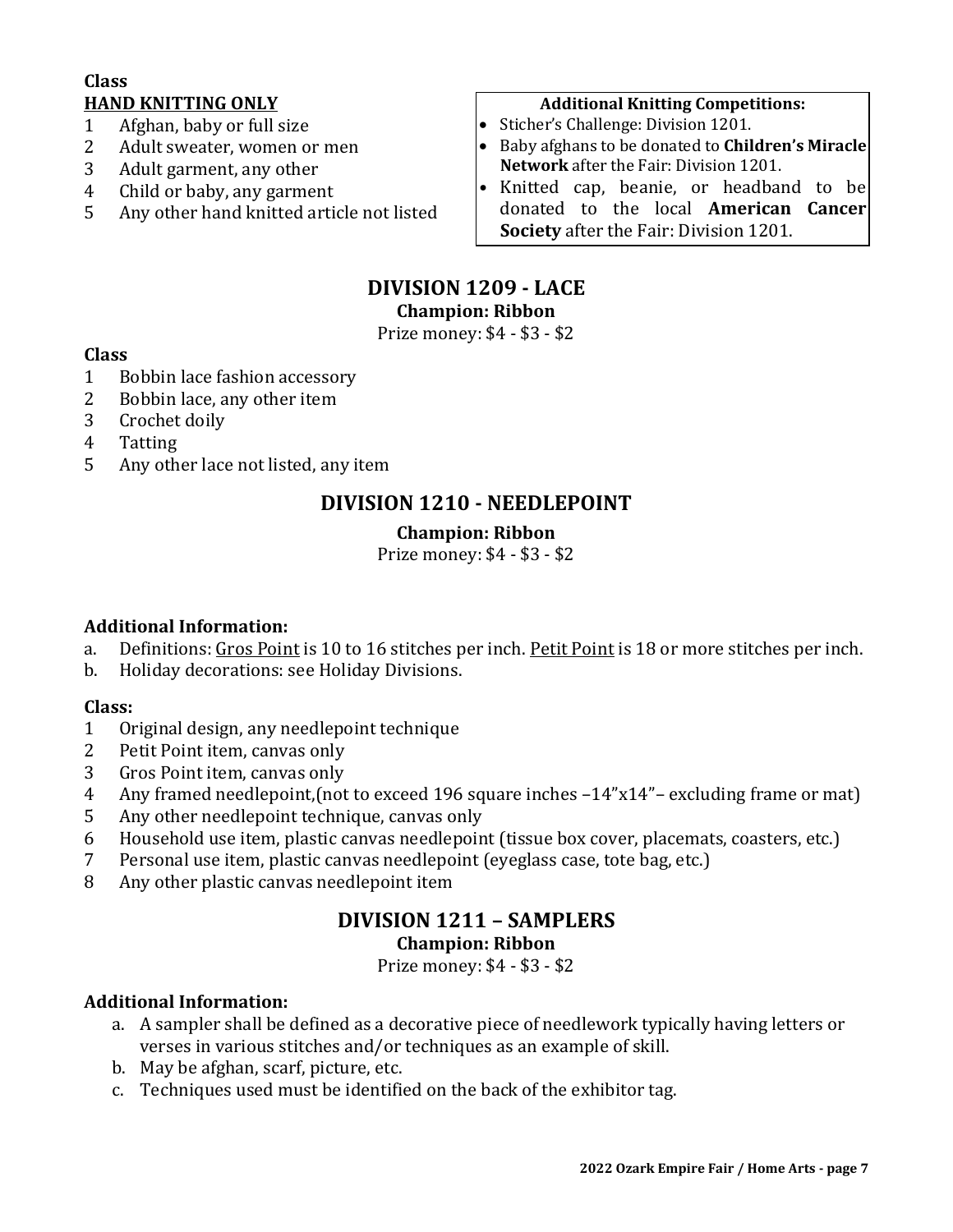# **Class**

- 1 Crochet
- 2 Knitting
- 3 Needlepoint, canvas
- 4 Embroidery
- 5 Lace
- 6 Hooking
- 7 Quilt, multiple techniques, such as: piecing, appliqué, embellishment, etc.

# **DIVISION 1212 – HOOKING**

# Prize money: \$4 - \$3 - \$2

# **Champion: Ribbon**

# **Additional Information:**

- a. May be rug, wall hanging, or other hooked item.
- b. Fibers and medium used must be identified on the back of the exhibitor tag.
- c. Holiday decorations should be exhibited in Holiday divisions.

# **Class**

- 1 Beginning rug hooking, less than 3'x3' or equivalent
- 2 Beginning rug hooking, 3'x3' or larger
- 3 Hooked rug, less than 3'x3' or equivalent, wool only
- 4 Hooked rug, 3'x3' or larger, wool only
- 5 Hooked wall hanging, 2' x 2' or under, wool only
- 6 Hooked wall hanging, larger than 2' x 2', wool only
- 7 Hooked chair pad, stool cover, basket, box, or other items with hooked covered tops, wool only
- 8 Hooked household items (pillows, dolls, runners, placemats, etc.) in wool only
- 9 Any other hooked item, wool only
- 10 Hooked accessory item (purse, handbag, tote, etc.) all wool or multi-medium
- 11 Any other hooked item, combination of fibers/multi-medium (may include wool)
- 12 Any punched item, wool, combination, or other than wool

# **QUILTING (Divisions 1213-1217)**

# **Additional Quilting Regulations:**

- a. Winning quilts will be hung full size whenever possible. Please add a sleeve so we can hang your quilt if it wins. Instructions for sleeve:
	- 1. Top of sleeve should be 90" from bottom of quilt. If quilt is smaller than 90", put sleeve at top edge.
	- 2. Cut a strip of fabric 8½" wide and as long as width of quilt.
	- 3. Fold fabric lengthwise and sew  $\frac{1}{4}$ " seam to create a long  $4$ " tube.
	- 4. Turn tube right side out and press.
	- 5. Place one edge of sleeve along back side of top edge (or 90" from bottom).
	- 6. Blind stitch both sides of tube casing to back of quilt.
- b. To be eligible for judging, quilts must be no more than 3 years old and MAY NOT HAVE BEEN SHOWN PREVIOUSLY AT THE OZARK EMPIRE FAIR.
- c. The quilt pattern should be identified on the exhibitor tag.
- d. Tacked comforters: see Quilting: Other Items Division.

**Additional Hooking Competitions:** Creative Textiles: Division 1202 Samplers: Division 1211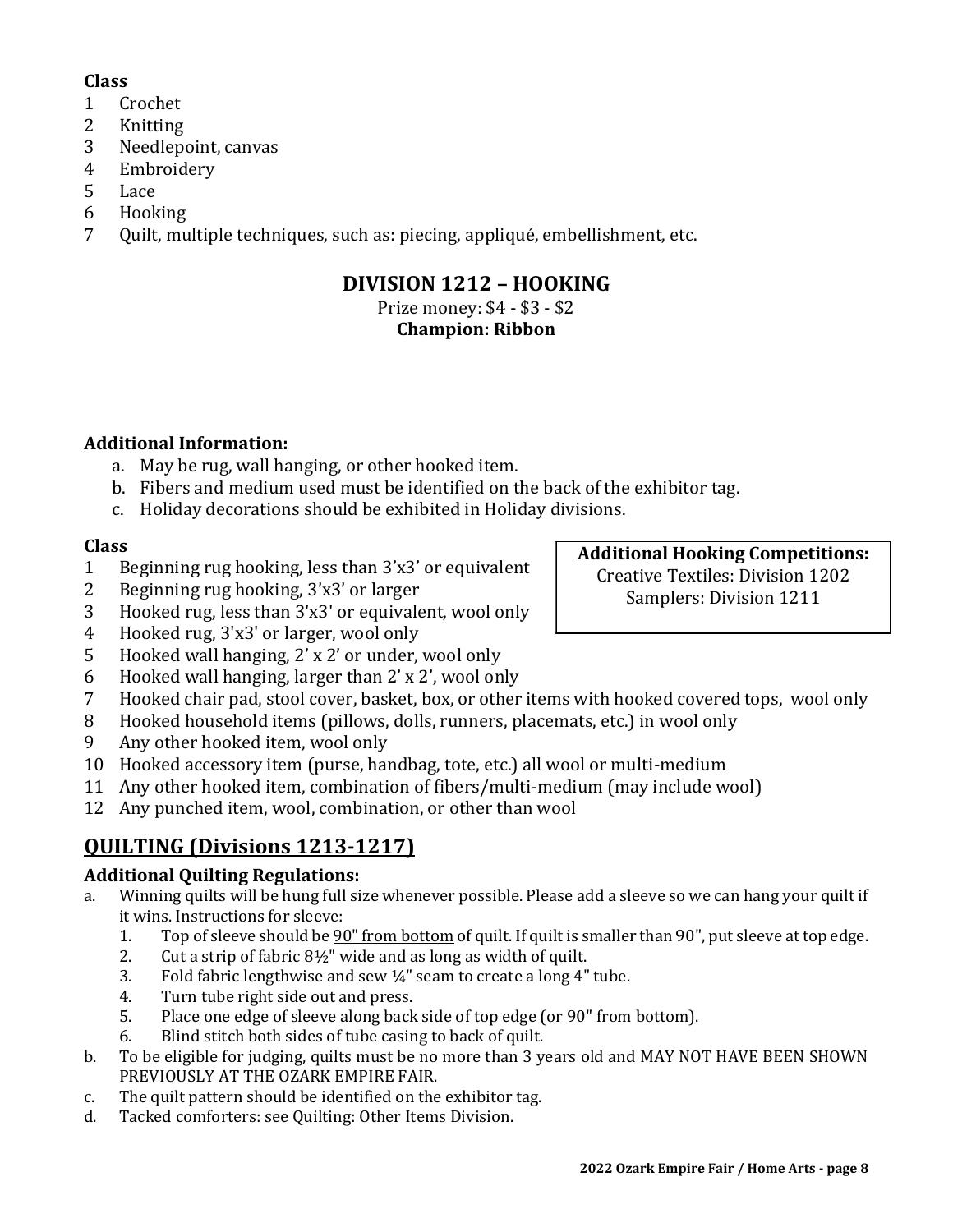- e. If more than one person worked on a quilt (EXCEPT a group quilt), each person must be identified on registration form and exhibitor tag, (ex. Exhibitor pieced and sewed the quilt, but someone else quilted it – either by hand or machine).
- f. All quilts must be twin size or larger, unless otherwise specified.
- g. Holiday quilts and wall-hangings should be entered in the appropriate Holiday Division.
- h. Attach exhibitor tag to the lower left corner of the FRONT side of quilt.

#### **Additional Quilting Competitions:**

- Theme Contest Division 1201, Class 1.
- Quilter's Challenge Lady of the Lake Division 1201, Class 2.
- Baby quilts to be donated to **Children's Miracle Network** after the Fair: Division 1201.
- Creative Textiles: Division 1202

# **DIVISION 1213 - QUILTS, HAND-QUILTED Champion: Ribbon**

Prize money: \$10 - \$8 - \$5

#### **Additional Information:**

- a. See general quilting regulations above.
- b. NOT pre-cut or from a kit.
- c. **Memory quilts** (photo transfer, autograph, etc.), see Quilting: Other Quilts Division 1216.
- d. **Holiday quilts,** see Holiday Needlework, Divisions 1206 and 1207.

## **Class** - **HAND-QUILTED QUILTS**

- 1 Appliquéd
- 2 Embroidered (including cross stitch)
- 3 Pieced by hand (and hand quilted)
- 4 Pieced by machine (and hand quilted)
- 5 Baby quilt pieced, appliquéd or embroidered
- 6 Group quilt must be the work in its entirety of a group, club or guild. May be pieced, appliquéd or embroidered.

# **DIVISION 1214 - QUILTS, MACHINE-QUILTED Champion: Ribbon**

Prize money: \$10 - \$8 - \$5

## **Additional Information:**

- a. See general quilting regulations above.
- b. NOT pre-cut or from a kit.
- c. **Memory quilts** (photo transfer, autograph, etc.), see Quilting: Other Quilts Division 1216.
- d. **Holiday quilts,** see Holiday Needlework, Divisions 1206 and 1207.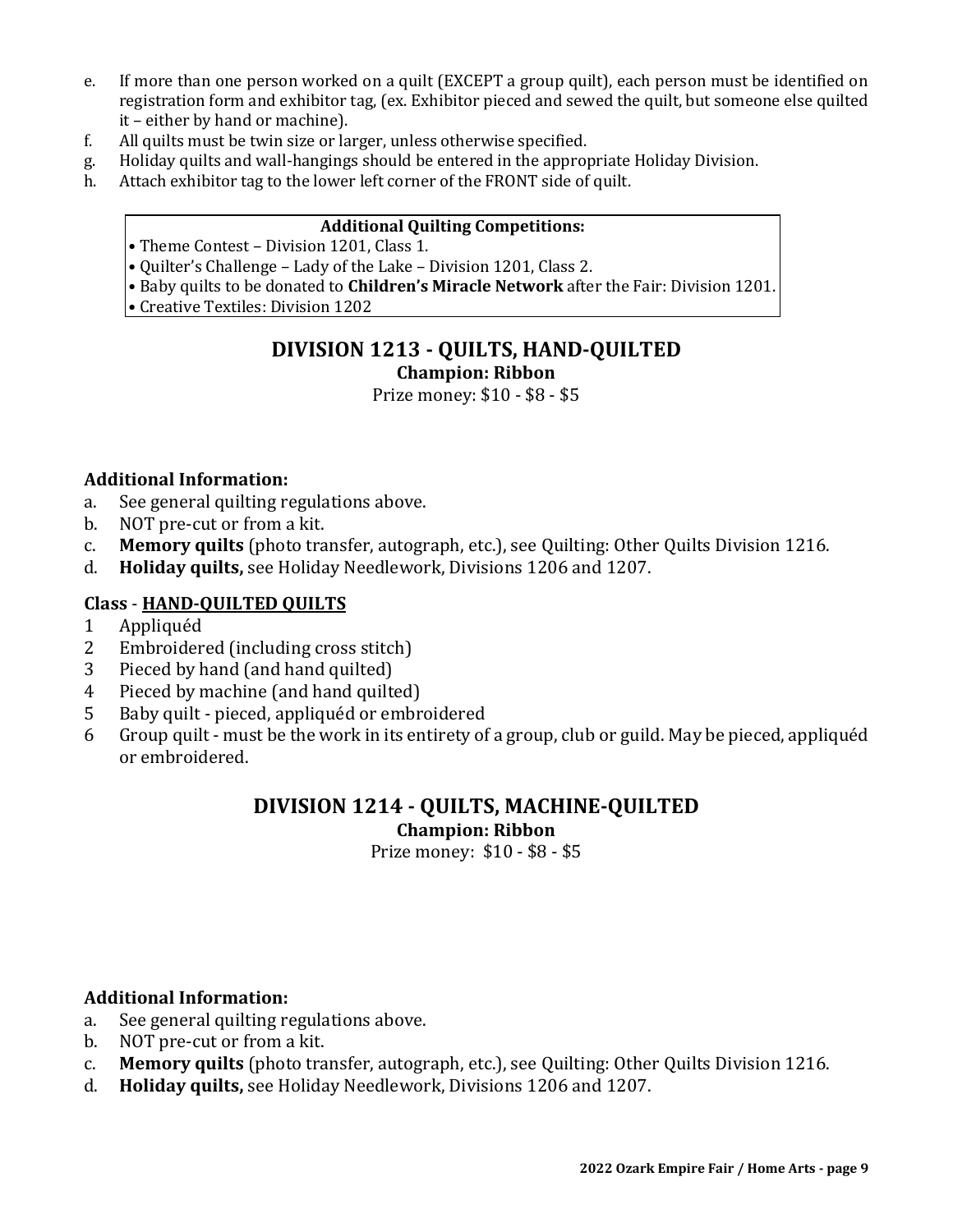# **Class - MACHINE-QUILTED QUILTS**

- 1 Full size or larger, quilted on sewing machine
- 2 Full size or larger, quilted on quilting machine
- 3 Youth, twin, quilted on sewing machine
- 4 Youth, twin, quilted on quilting machine
- 5 Baby quilt, quilted on sewing machine
- 6 Baby quilt, quilted on quilting machine
- 7 Group quilt, machine quilted, may be pieced, appliquéd or embroidered

# **DIVISION 1215 - QUILTING: WALLHANGINGS**

# **Champion: Ribbon**

Prize money: \$6 - \$5 - \$4

**Class** (See general quilting regulations and notes in divisions 1212 and 1213.)

- 1 Miniature wallhanging (30"x30" or smaller) hand-quilted, appliquéd or not appliquéd, or machine quilted
- 2 Wallhanging (larger than 30"x30") hand-quilted, appliqued or not appliqued, or machine quilted (indicate on tag)
- 3 Holiday wallhanging (any size, any holiday) hand-quilted, appliquéd or not appliquéd, or machine quilted (indicate on tag) – May not enter same holiday wallhanging in Divisions 1206 or 1207. Duplicate holiday entries will be disqualified.

# **DIVISION 1216 - QUILTING: OTHER QUILTS**

## **Champion: Ribbon**

Prize money: \$6 - \$5 - \$4

**Class** (See general quilting regulations and notes in divisions 1212 and 1213.)

- 1 Lap quilt, hand or machine quilted
- 2 Memory quilt, hand or machine quilted
- 3 Other quilts: crazy quilts, yo-yo quilts, cathedral-window quilts, etc.
- 4 Quilt, MUST be pre-cut or from a kit any technique

# **DIVISION 1217 - QUILTING: OTHER ITEMS**

# **Champion: Ribbon**

Prize money: \$4 - \$3 - \$2

## **Class**

- 1 Clothing or accessory item with quilting, pieced, appliquéd, etc. hand or machine quilted
- 2 Household use item pieced or appliquéd, hand or machine quilted may be place mats, pictures, pillow, comforters (tied or tacked layers, any size) etc. - Not quilt or wallhanging
- 3 Any other article (not quilt, wallhanging, clothing, or household use) that is pieced or appliquéd, hand or machine quilted.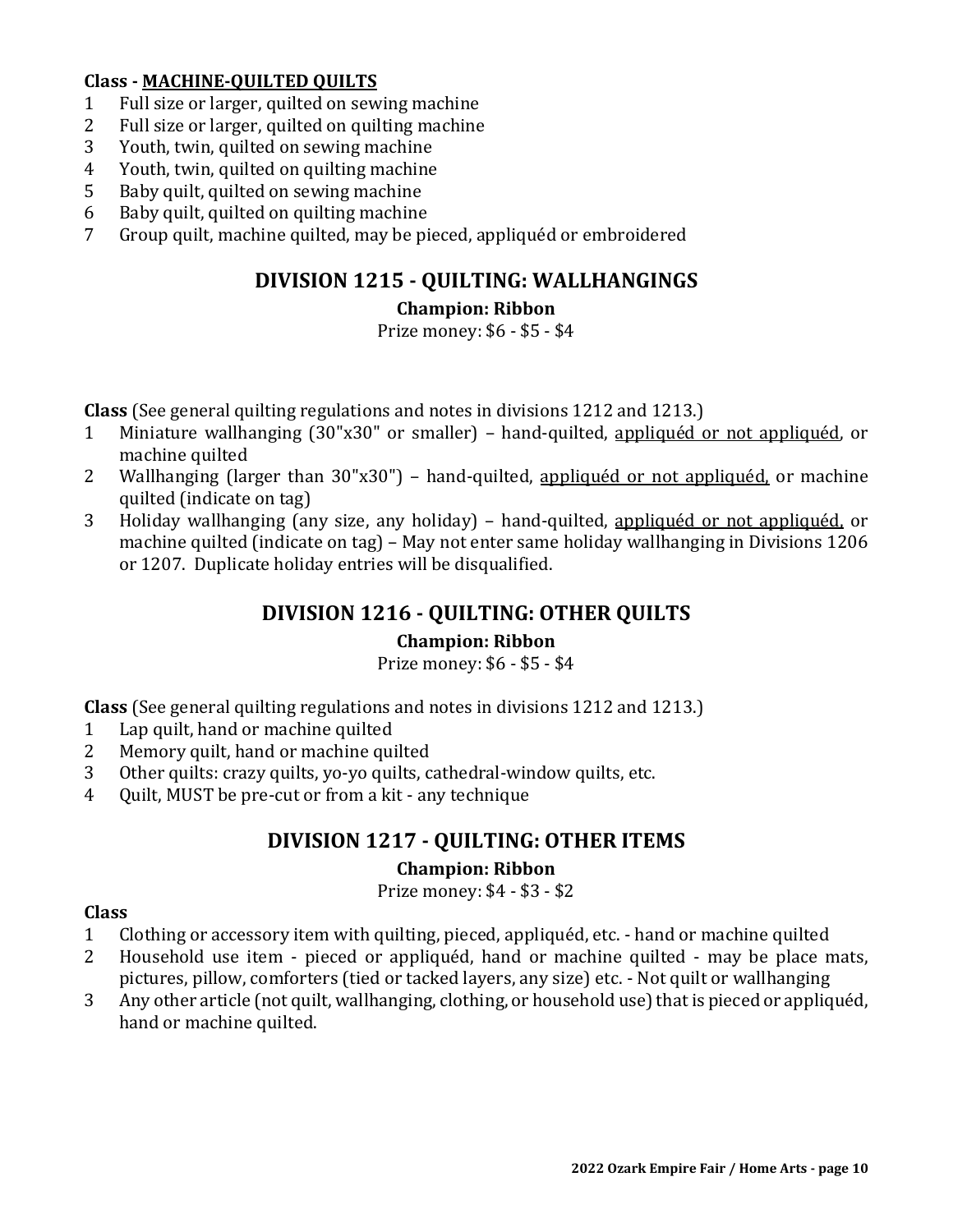# **DIVISION 1218 - SEWING FOR ADULTS**

#### **Champion: Ribbon**

Prize money: Classes 1: \$6 - \$5 - \$4 Classes 2-8: \$4 - \$3 - \$2

# **Additional Information:**

- a. Exhibitor MUST provide a suitable hanger for all garments.
- b. May be machine or hand sewn. No knitted or crocheted articles.
- c. Please do not leave straight pins in any item.

## **Class**

- 1 Special occasion dress, wedding dress, evening wear, etc.
- 2 Jacket, coat or suit (with pants or skirt), women's or men's
- 3 Dress
- 4 Blouse or shirt, women's or men's
- 5 Skirt
- 6 Slacks or pants, women's or men's
- 7 Sleeping garment or bathrobe
- 8 Apron

# **DIVISION 1219 - SEWING FOR CHILDREN**

## **Champion: Ribbon**

Prize money: \$4 - \$3 - \$2

# **Class**

- 1 Dress, any size
- 2 Blouse or shirt (baby's, girl's or boy's), any size
- 3 Slacks, shorts or skirt (baby's, girl's or boy's), any size
- 4 Sleeping garment or robe, any size
- 5 Outfit (must consist of at least two separate clothing items or accessories), any size

# **DIVISION 1220 - SEWING, OTHER Champion: Ribbon**

Prize money, class 1: \$6 - \$5 - \$4 classes 2-4: \$4 - \$3 - \$2

# **Class**

- 1 Costume (historical costume, stage costume, Halloween, etc.)
- 2 Stuffed toy or animal toy must be suitable for play
- 3 Fidget twiddle item with sewn fabric as the base (blanket, muff, or placemat)
- 4 \* Other small sewn item for household use
- 5 \* Sewn fashion accessory (handbag, collar, etc.)
	- \* Not quilted or appliqued. Not holiday decoration. Holiday decorations see Divisions 1206 and 1207.

#### **Additional Sewing Competitions**

- Creative Textiles: Division 1202
- Caps for Comfort: Division 1201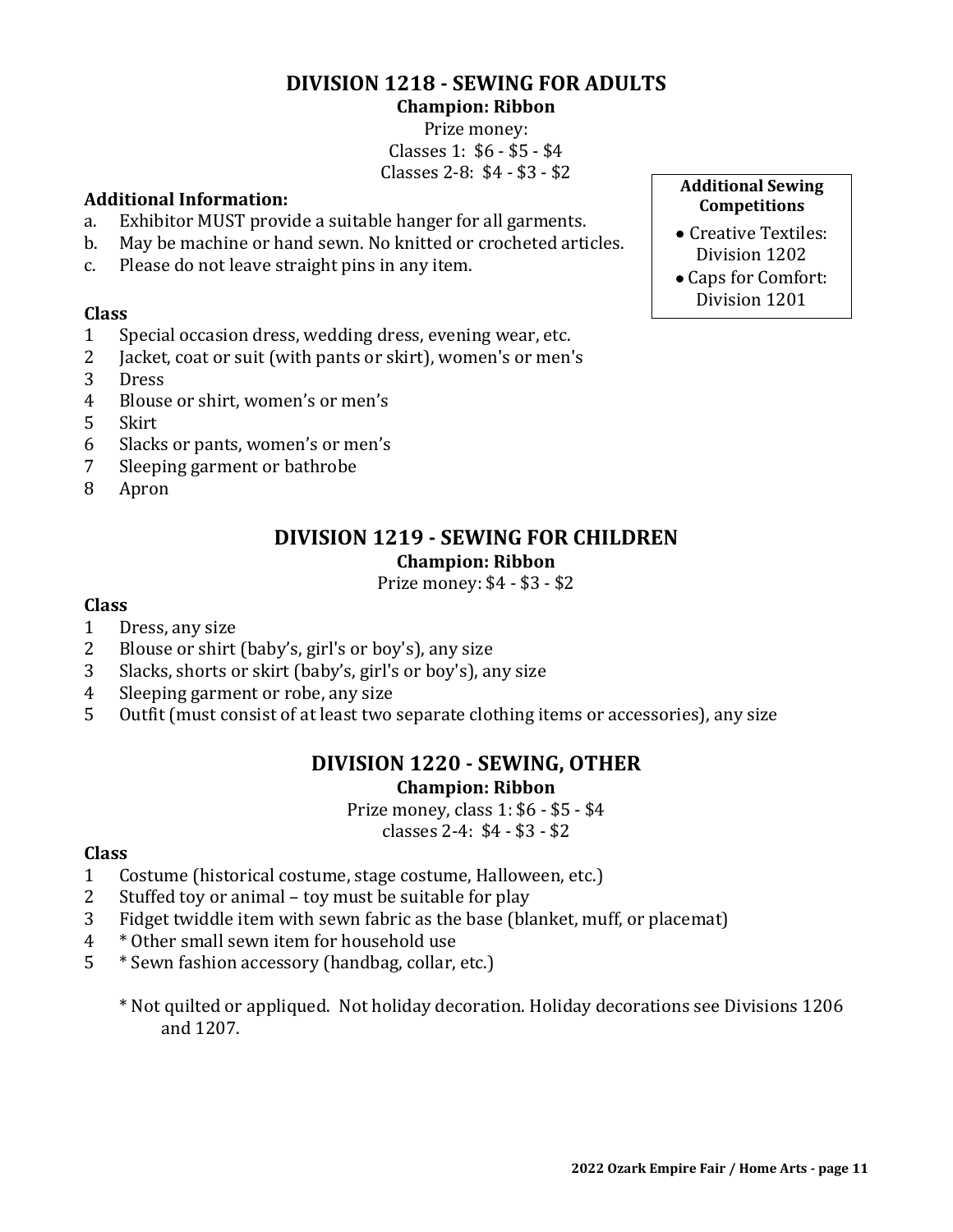#### **DIVISION 1221 – SPINNING Champion: Ribbon**

Prize money: \$4 - \$3 - \$2

## **Additional Information:**

- a. **HANDSPUN YARN**: 1 skein securely tied, minimum 10 yards
- b. May be natural or dyed (if dyed, identify dye technique). See individual classes for clarification.
- c. List fibers, spinning techniques, number of piles, and end use of yarn on back of exhibitor tag.

## **Class**:

- 1 Sheep's wool natural color
- 2 Alpaca natural. Yarn must be 100% alpaca
- 3 Other animal fiber (llama, cashmere, etc.), specify animal natural color
- 4 Sheep's wool dyed. May be dyed by either the exhibitor or other. List dyer on exhibitor tag.
- 5 Aplaca dyed. May be blended with up to 40% other fibers. May be dyed by either the exhibitor or other. List dyer on exhibitor tag.
- 6 Other animal fiber (llama, cashmere, etc.) dyed
- 7 Plant fibers (cotton, bamboo, flax, tencel, hemp, ramie, etc.)
- 8 Blended with silk any fiber blended with at least 20% silk blend.
- 9 Yarn, dyed to spin any fibers must be hand dyed and spun by exhibitor. Describe dye and spinning technique.
- 10 Skein and swatch any fibers or blends, skein with a 4" x 4" swatch (knit, crochet, or woven) attached. State fiber content, spinning techniques, number of piles, and end use of yarn.
- 11 Combinations of fibers, specify fibers
- 12 Garment using only hand spun fibers knitted, crocheted, or woven (a commercial warp may be used on woven items.)
- 13 Fashion accessory using only hand spun fibers knitted, crocheted, or woven (a commercial warp may be used on woven items.)

# **DIVISION 1222 - WEAVING Champion: Ribbon**

Prize money: \$4 - \$3 - \$2

Please note, on back of exhibitor tag, any special information for the judges' consideration such as special techniques used, fibers used, if piece is original design, etc.

# **Class**

- 1 Any clothing
- 2 Any accessory article
- 3 Any household article (tablecloth, placemats, etc.)
- 4 Rug
- 5 Rigid Heddle household article
- 6 Rigid Heddle wearable clothing article
- 7 Rigid Heddle fashion accessory
- 8 Any other article not listed

**Additional weaving competition** Creative textiles: Division 1202